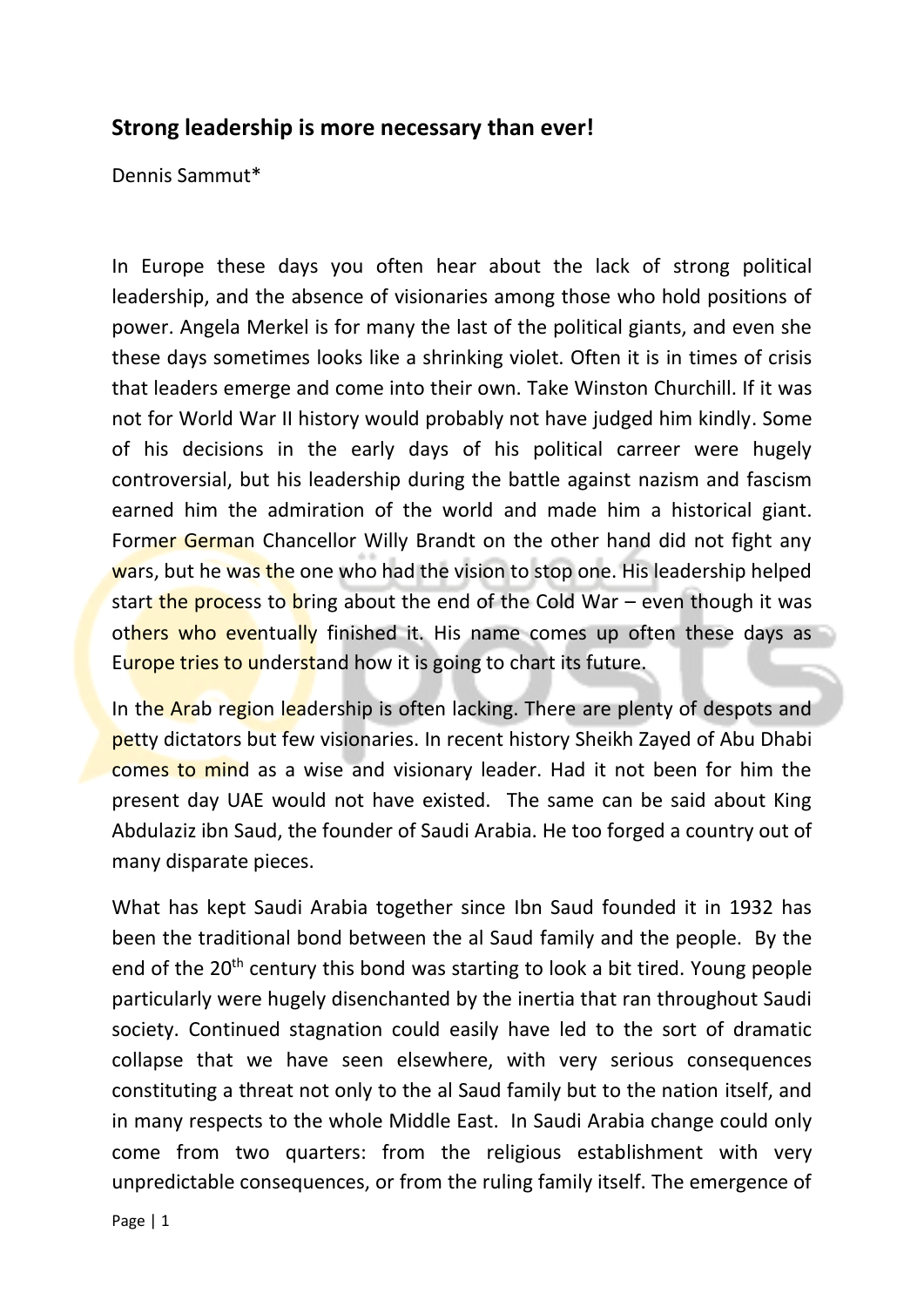Mohammed bin Salman as the standard bearer for change, for many did not come a moment too soon.

With the al Saud clan now including more than ten thousand members, with different personalities and factions, it looks from the outside more like a political party than a family. Renewing the bond between the ruling al Saud family and the people has been the biggest challenge that Crown Prince Mohammed bin Salman has had to address since he assumed the role of heir to the throne. If Mohammed bin Salman sometimes appears as a man in a hurry this is because he, as many others do, must realise that the major social and economic reforms on which he has embarked were long overdue, and that the window to implement change was actually narrow. Neither the country's economy, nor its demographic and social fabric could endure more of the same for much longer.

The reforms which Mohammed bin Salman has initiated have stopped the rot, not by using oil revenues to patch up problems as had been the norm, but by actually initiating a deep process of renewal. The previous anachronistic situation was not sustainable, and was creating huge disenchantment amongst big chunks of the Saudi population, especially the youth.

That is why the changes of the last two or three years have solid popular support, especially amongst the youth and amongst the educated classes in Saudi Arabia. Any politician will tell you that social changes are the ones that are most difficult to implement since they go to the core of society. The emancipation of women has been one of the more challenging of Mohammed bin Salman's reforms. This was not some abstract decision of foreign policy important only to the elite but went right to the heart of every Saudi tribe or family. What for many in the west looked like the inevitable, for some in Saudi Arabia was the unthinkable.

As happens in every country where reforms are introduced, change inevitably ruffles the feathers of those with entrenched and vested interests. Step-bystep reforms are not as destructive as revolutions, yet the more meaningful they are the more they are likely to provoke a reaction. And here strong leadership is necessary. Any leader who is squeamish at the first sign of opposition to the changes he is trying to introduce is not worth the name. In